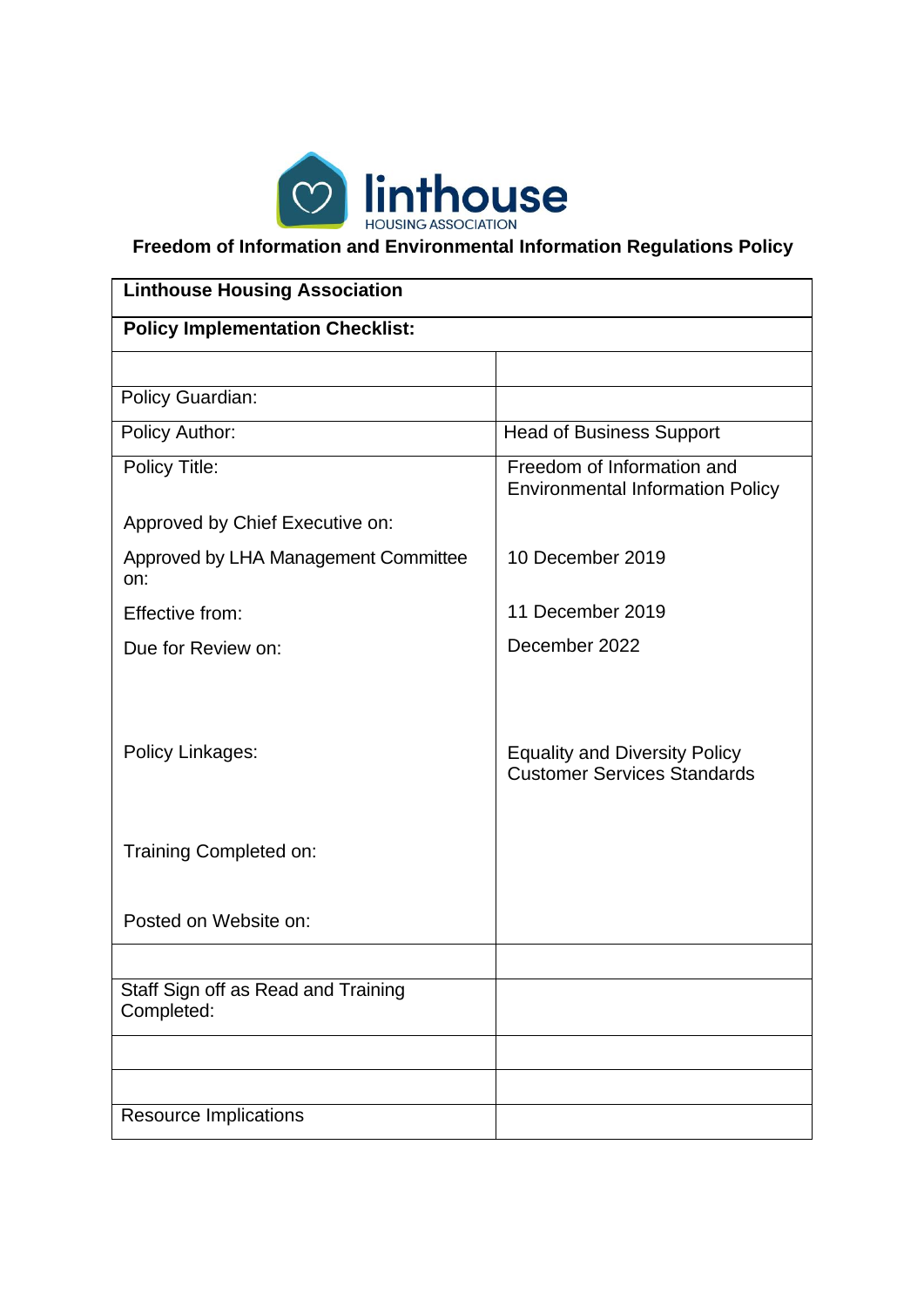### **Contents**

| 1.1 | Freedom of Information and Environmental Information Regulations Policy. 3 |  |
|-----|----------------------------------------------------------------------------|--|
| 1.2 |                                                                            |  |
|     |                                                                            |  |
|     | 1.3.1 Why is Linthouse Housing Association subject to FOISA and EIR?4      |  |
|     | 1.3.2 What types of information is subject to FOISA and EIR? 4             |  |
|     |                                                                            |  |
| 1.4 |                                                                            |  |
| 1.5 |                                                                            |  |
| 1.6 |                                                                            |  |
| 1.7 | Our Organisational Culture and Customer Service Standards 6                |  |
| 2.  |                                                                            |  |
| 2.1 |                                                                            |  |
| 2.2 |                                                                            |  |
| 3.  |                                                                            |  |
| 3.1 |                                                                            |  |
| 3.2 |                                                                            |  |
| 3.3 |                                                                            |  |
| 3.4 |                                                                            |  |
| 4.  |                                                                            |  |
| 5.  |                                                                            |  |
| 5.1 |                                                                            |  |
| 5.2 | . 14                                                                       |  |
| 5.3 |                                                                            |  |
|     |                                                                            |  |
|     |                                                                            |  |
|     |                                                                            |  |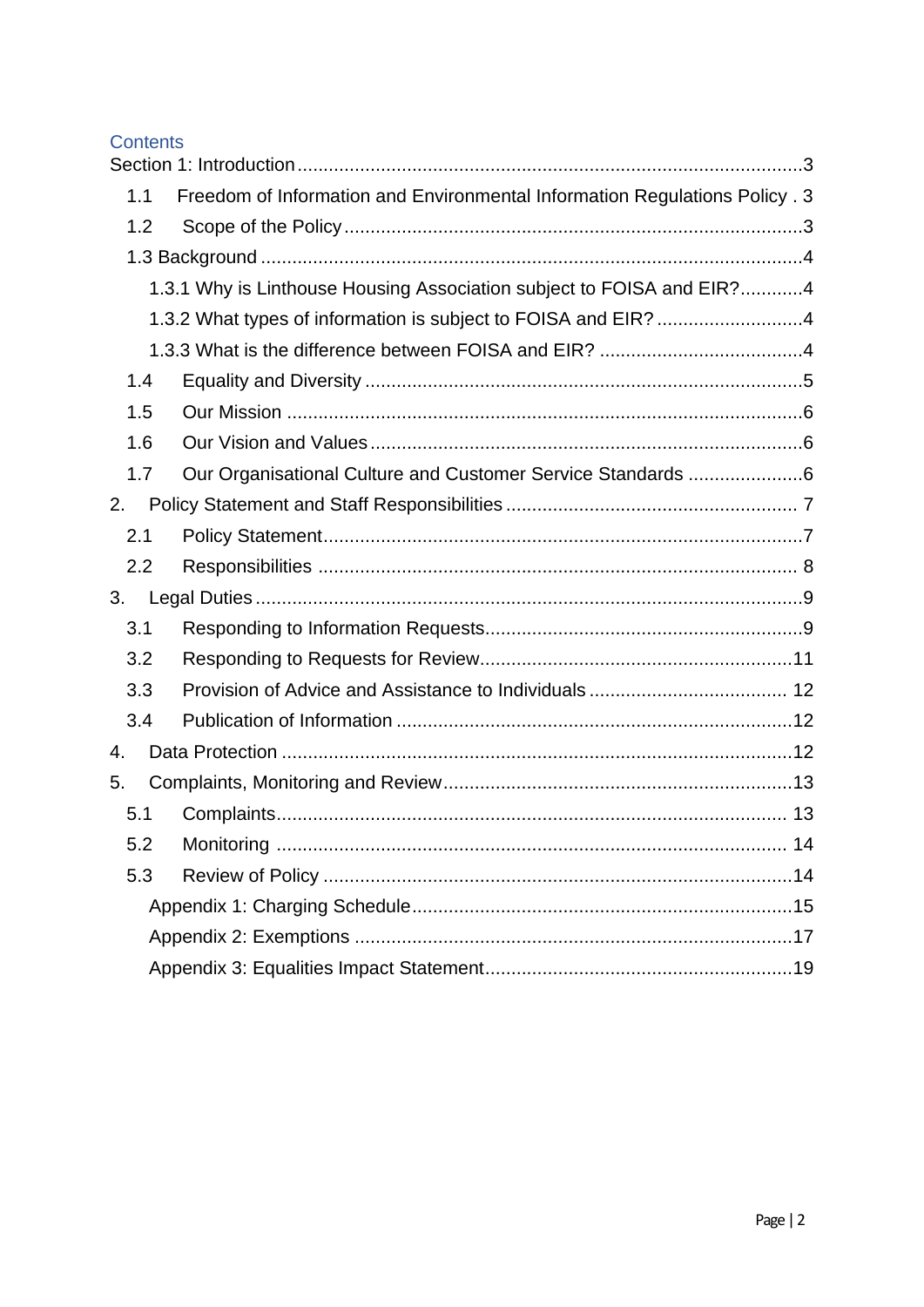# Section 1: Introduction

# 1.1 Freedom of Information and Environmental Information Regulations Policy

- 1.1.1 Linthouse Housing Association is committed to supporting a strong culture of openness and transparency. This includes providing public access to information under the Freedom of Information (Scotland) Act 2002 ('FOISA') and the Environmental Information (Scotland) Regulations 2004 ('EIRs').
- 1.1.2 The FOISA and EIR legislation places a general obligation on Scottish Public Authorities to allow the public access to information they hold. Both FOISA and EIR are overseen by the Scottish Information Commissioner ("SIC").
- 1.1.4 Linthouse Housing Association was designated a Scottish Public Authority from 11 November 2019. This means we now need to make certain information available on request.
- 1.1.2 As part of our commitment and requirements under FOISA, we will make information available under our "publication scheme" duties, so that where possible, it can be accessed without request.
- 1.1.5 The aim of our Freedom of Information and Environmental Information Regulations Policy is to:
	- provide a general understanding of FOISA and EIR; and
	- outline where responsibility lies for complying with the legal duties of under FOISA and EIR

# 1.2 Scope of the Policy

This policy applies to any information we hold which relates to one or more of the functions set out in section 1.3.2, regardless of format. This will include information created internally and information received from third parties. It will also relate to information which is held on behalf of Linthouse Housing Association.

This policy applies to all Linthouse Housing Association employees.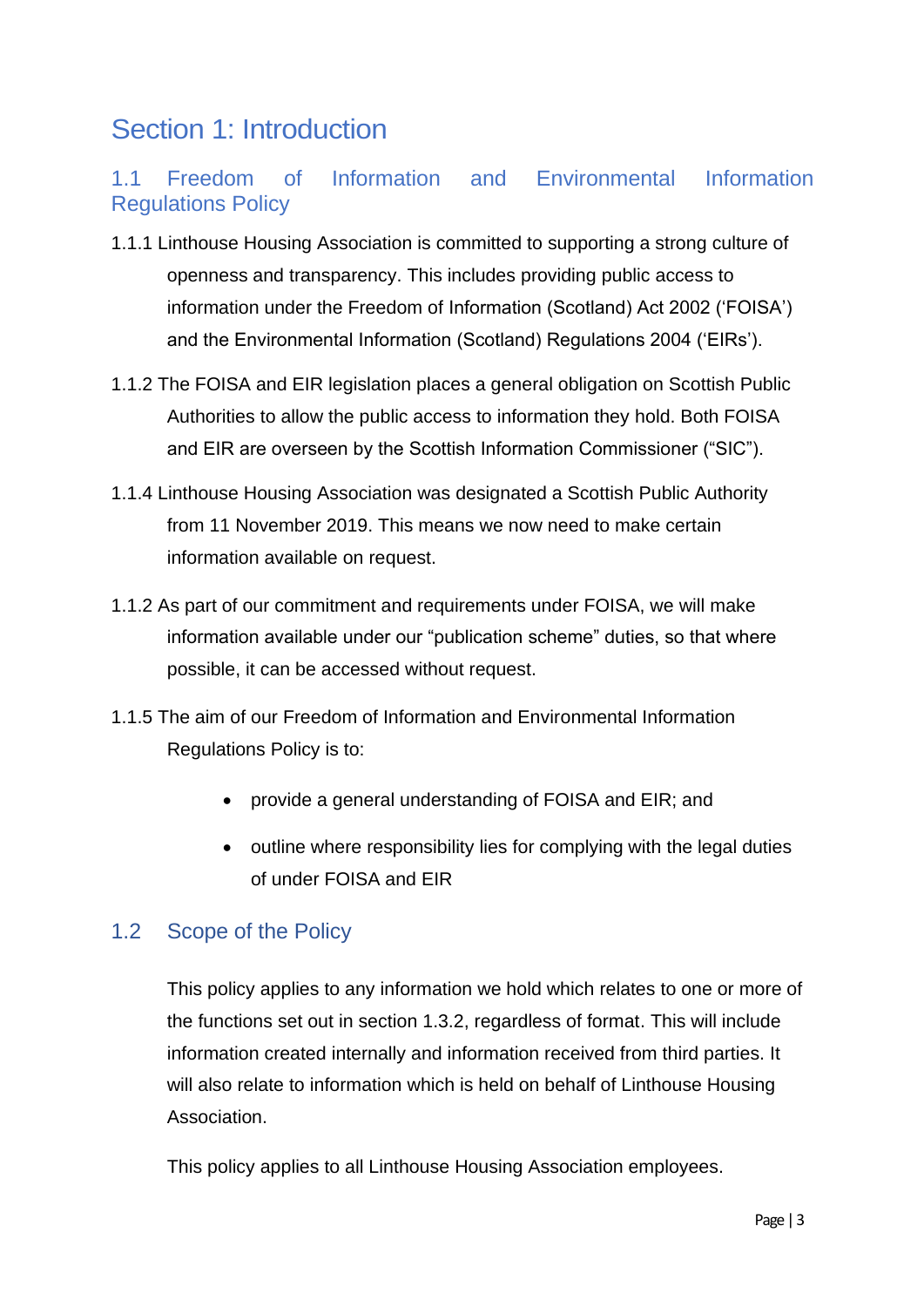# 1.3 Background

### 1.3.1 Why is Linthouse Housing Association subject to FOISA and EIR?

We are subject to both FOISA and EIR by virtue of the: Freedom of Information (Scotland) Act 2002 (Designation of Persons as Scottish Public Authorities) Order 2019 (the "Order").

The Order came into effect on 11 November 2019 and brought all Registered Social Landlords ("RSLs") and certain RSL subsidiaries under the scope of FOISA and the EIR.

### 1.3.2 What types of information is subject to FOISA and EIR?

In accordance with the terms of the Order, not everything that we do is subject to FOISA and EIR. We are subject to these regimes in respect of certain functions, namely the 'housing services' (as defined in s.165 of the Housing (Scotland) Act 2010) we carry out – subject to some restrictions.

Looking at the definition of 'housing services' and the restrictions which are set out in the Order, the following functions we carry out are covered by FOISA and EIR:

- the prevention and alleviation of homelessness
- the management of social housing accommodation
- the provision and management of sites for gypsies and travelers; and
- the supply of information to the Scottish Housing Regulator (SHR) by an RSL or a connected body (i.e. a subsidiary) in relation to its financial wellbeing and standards of governance.

### 1.3.3 What is the difference between FOISA and EIR?

EIR provides a right of access to 'Environmental Information' we hold. Environmental Information has a very wide definition which is set out in Regulations. This includes: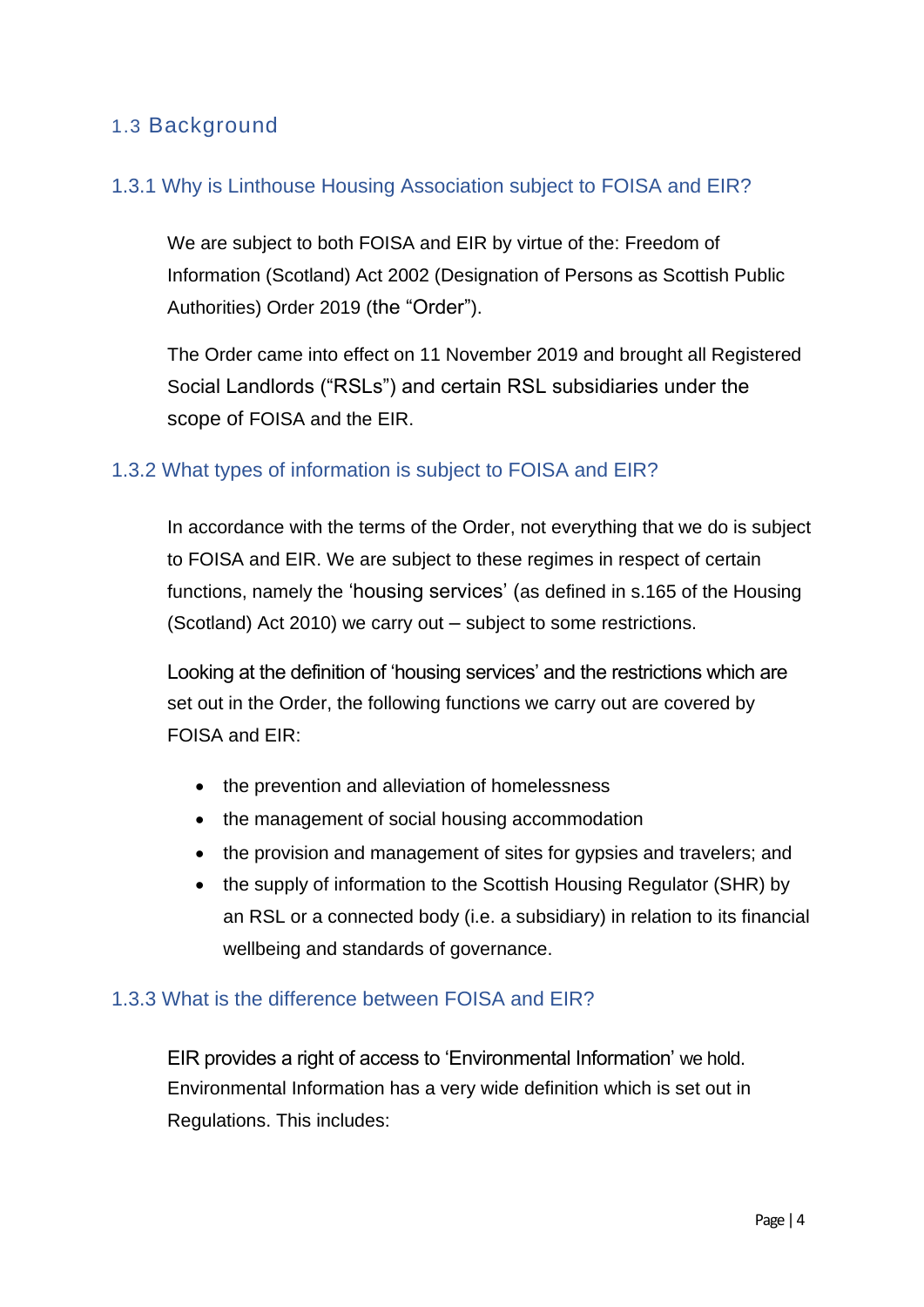- the state of elements of the environment and their interaction (air, water, soil, land and landscape, natural sites, flora and fauna)
- discharges, emissions, noise, radiation, waste measures and activities affecting the environment (e.g. policies, legislation, plans, activities)
- reports on implementation of environmental legislation
- cost benefit and economic analysis
- effects of the environment on conditions of human life (including flood, buildings)

Where a request under FOISA is received for Environmental Information it should be processed in accordance with EIR.

The Regulations are governed by the Scottish Information Commissioner, who is also responsible for the FOISA. Whilst the obligations under FOISA and EIR are similar – there are some key differences that employees must be aware of when dealing with requests for information. Further guidance on the differences are available on SIC's website.

# 1.4 Equality and Diversity

- 1.4.1 Equality and diversity reflect the core values of Linthouse Housing Association. We strive to ensure these values are embedded throughout all of the services we provide in addition to our policies, procedures and decision-making. We are committed to promoting an inclusive and diverse culture that treats every individual with dignity, respect and fairness. We will actively challenge discrimination and empower people to succeed.
- 1.4.2 In order to ensure there are no barriers to making an application with Linthouse Housing Association, we will ensure that we allocate houses in a manner that is consistent with our Equality and Diversity Policy. We will not discriminate against anyone because of their age, sex, marital status, sexuality, disability, race, nationality, language or social origin, or other personal features including beliefs or opinions such as religious beliefs or political opinions.
- 1.4.3 All reasonable steps will be taken to ensure that help and support is provided to anyone who wishes to make an FOI or EIR request, including information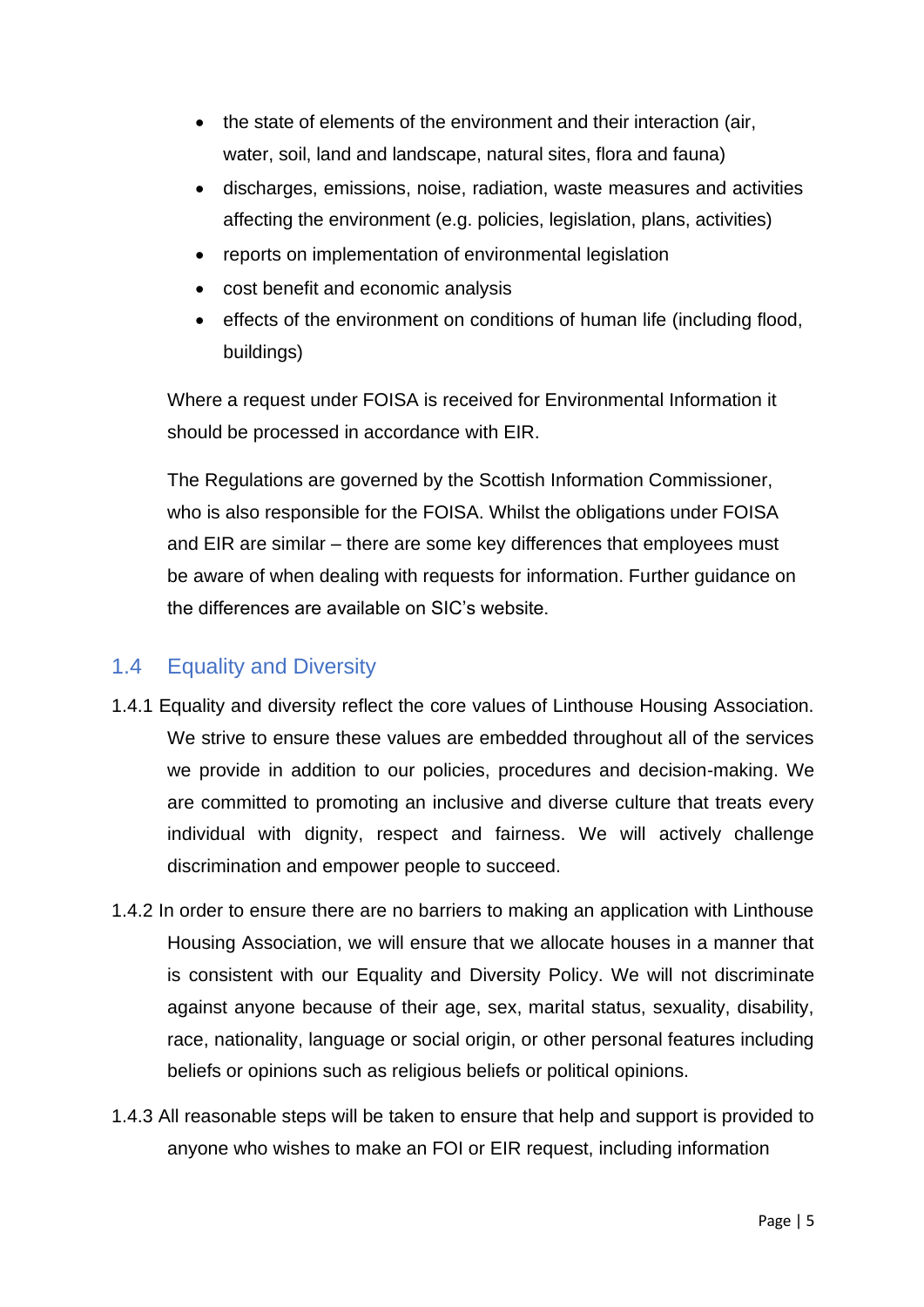pack can be made available in different formats and languages on request and we will arrange an interpreter if this is required.

Refer to our Equality and Diversity Policy for further details.

## 1.5 Our Mission

The Freedom of Information and Environmental Information Policy forms part of our mission to:

"deliver high quality and cost-effective housing services designed to meet the needs of existing and future customers. To work in partnership with others to create thriving communities that people want to live and work in".

## 1.6 Our Vision and Values

- 1.4.1 Our vision is the creation and sustainment of lasting, unique, vibrant homes in stable, popular and ambitious urban communities. Our vision is underpinned by four core values which we apply to all areas of our business. These are to be:
	- i. Customer Driven
	- ii. Honest
	- iii. Accountable
	- iv. Transparent

# 1.7 Our Organisational Culture and Customer Service Standards

- 1.7.1 Our **C.H.A.T** values as outlined form the foundation of our **L**isten, **H**ear, **A**ct **(L.H.A)** customer excellence and organisational culture programme. All staff receive training at induction on customer service standards and the organisational culture we promote. This includes reference to our Equality and Diversity Policy and a requirement to treat all of our customers, including people applying for a home, with dignity and respect.
- 1.7.2 The organisational culture we promote is based on finding solutions to suit customer needs regardless of individual differences. In order to do this we will: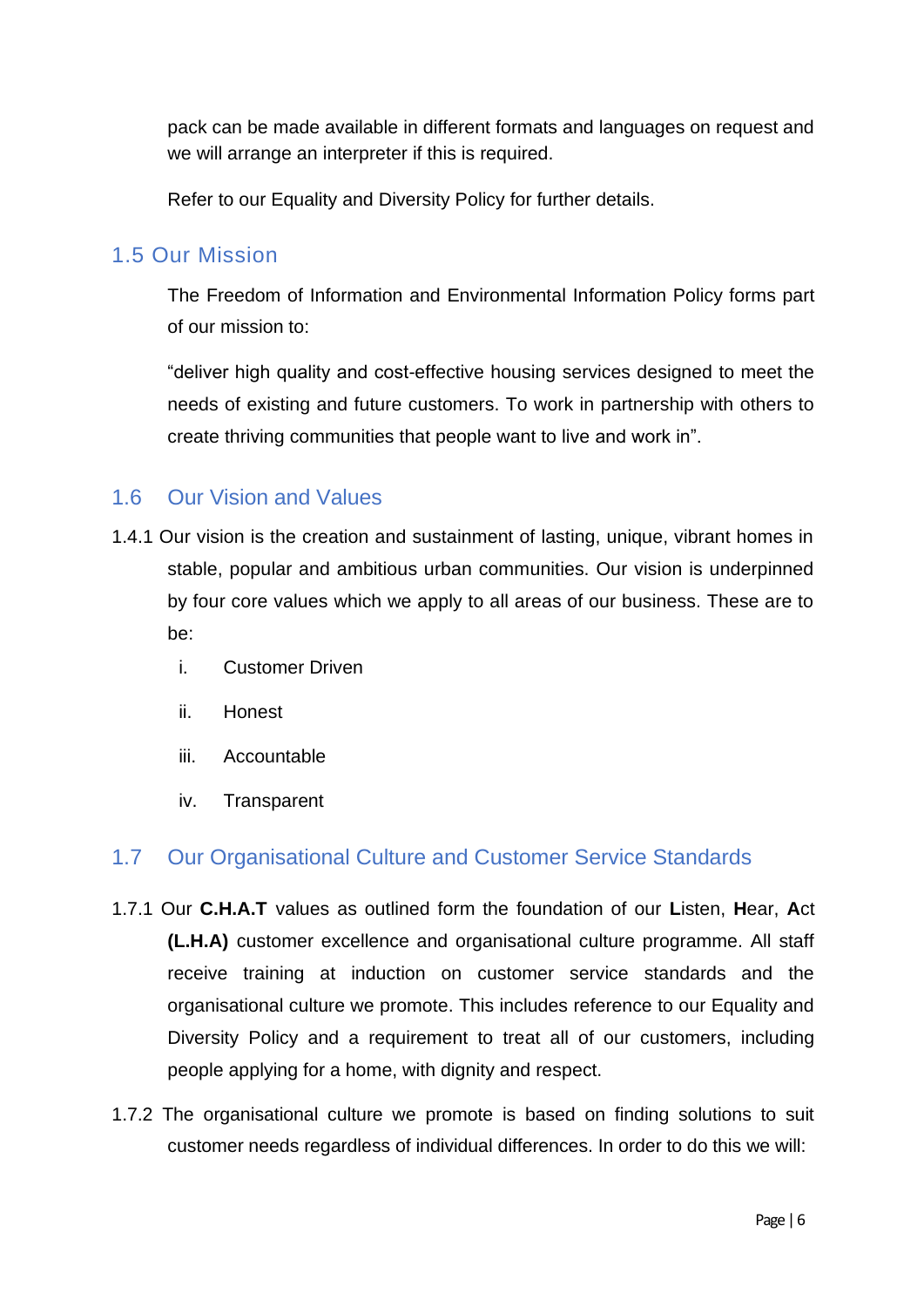- **1. Listen**  We are committed to listening to those we do business with, be that our customers, staff, stakeholders, regulators or funders, to ensure that our responses are reflective of what people are saying to us.
- **2. Hear -** Once we listen and understand the need/demand/offer that is presented, we will ensure that we fully understand what is being said.
- **3. Act -** Whilst we will think about what we do, we want to be known for acting swiftly to deliver solutions and for always keeping our promises.
- 1.7.3 Our Customer Service Standards aim is to ensure all of our service users receive an excellent standard of service. The Standards help define what our customers can expect when contacting or engaging with the staff in our office. It is available on our website, direct from the office, or in other formats as required.

The next section of the Policy outlines the aim, objectives and principals used in applying the policy.

# 2. Policy Statement and Staff Responsibilities

# 2.1 Policy Statement

- 2.1.1 Linthouse Housing Association is committed to the underlying principles of openness and transparency underpinning FOISA and EIR and complying fully with the requirements of the legislation. To this end we will:
	- follow the relevant Scottish Ministers Codes of Practice relating to FOISA and EIR, as well as any relevant guidance issued by SIC;
	- take into account the needs of individuals when presenting information under FOISA and EIR;
	- make all employees aware of their responsibilities under FOISA and EIR and support them in fulfilling those responsibilities;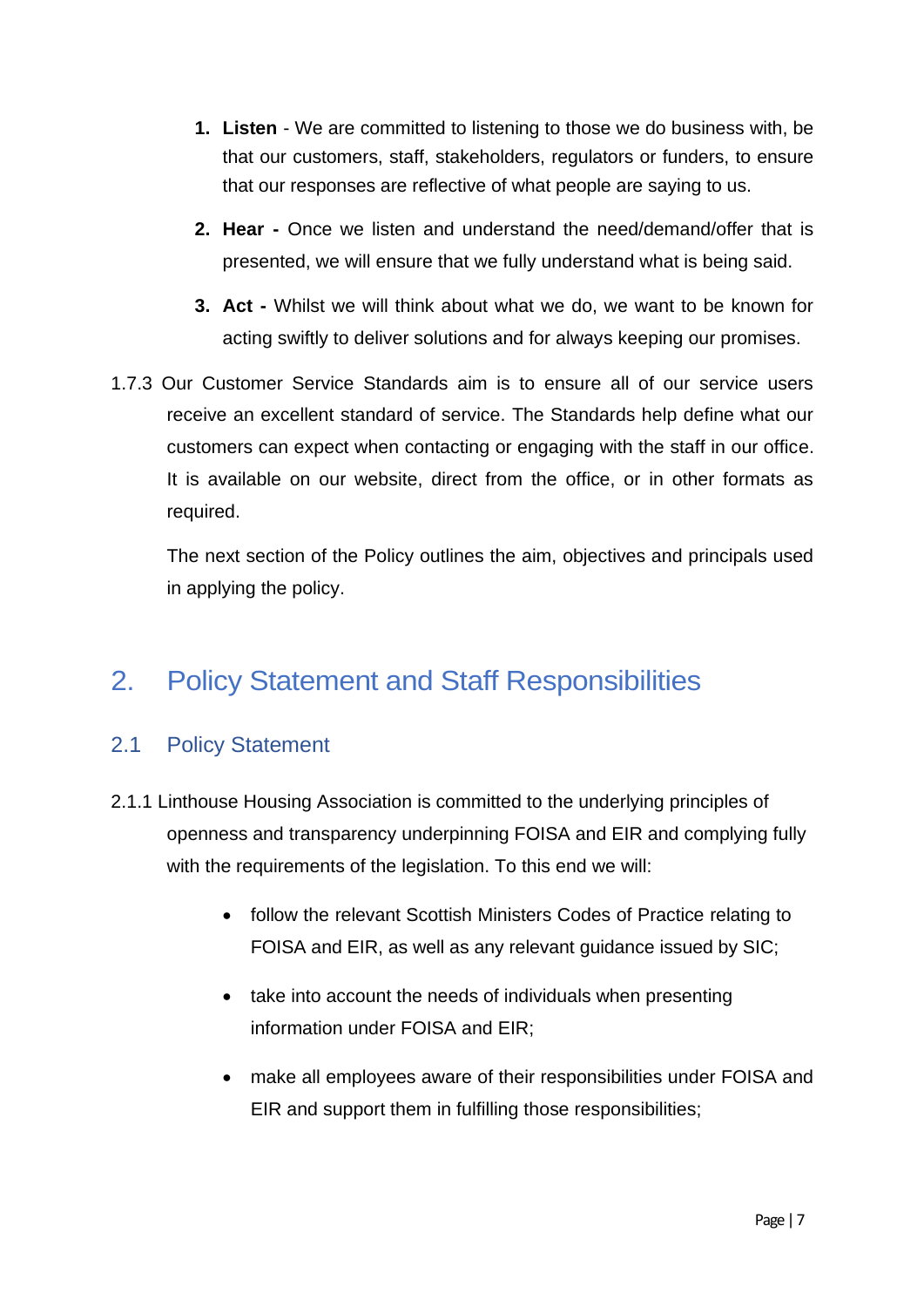- publish a wide range of information through our Publication Scheme;
- monitor compliance with FOISA and EIR with a view to continuous improvement;
- respect data protection in accordance with the GDPR and Data Protection Act 2018 when complying with FOISA and EIR;
- only withhold information where entitled to do so under FOISA and EIR and explain why information is withheld; and
- provide advice and assistance to individuals seeking to access information

# 2.2 Responsibilities

- 2.2.1 The Head of Business Support has lead management responsibility for FOISA and EIR within Linthouse Housing Association. This will include effective implementation and regular review of this Policy.
	- o The Business Support Team have responsibility of the upkeep and maintenance of the Guide to Information and notifying staff of any changes to the Guide
	- o The Business Support Team are responsible for providing quarterly stats to the Scottish Information Commissioner (SIC) and responding to any enquiries from the SIC
	- o The Business Support Team are responsible for overseeing that requests under FOISA and EIR are made and responded to within timescales
	- o The Senior Manager for each department is responsible for ensuring the collection and collating of appropriate information for sending out to requesters is carried out timeously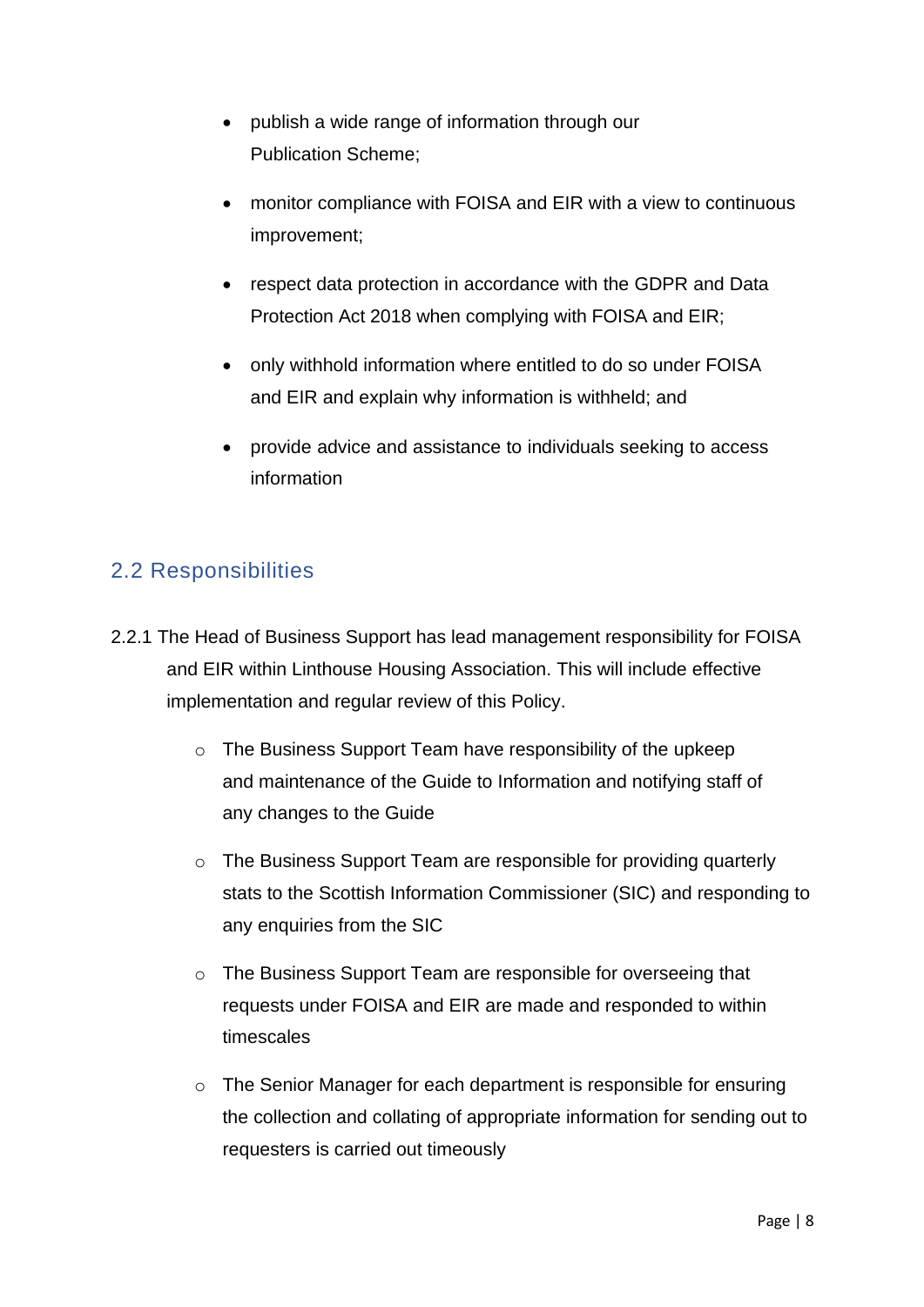- All employees are responsible for:
	- o familiarising themselves with this policy;
	- o ensuring any requests received verbally or by email, telephone, social media etc, are recorded on the Request for Information spreadsheet and the appropriate Senior Manager and Head of Business Support is notified of the request
	- o forwarding information requests as quickly as possible. Any employee who is unsure of how to recognise an information request should seek guidance from the Head of Business Support or Business Support Manager
	- o seeking guidance from the Head of Business Support or Business Support Manager if they are unsure about any of the duties placed on Linthouse Housing Association by FOISA or EIR;
- Employees should be aware that where an information request is received and an employee deletes or alters information we hold with the intention of preventing disclosure of that information, a criminal –offence is committed. Where employees are unsure if deletion or alteration of information may result in an offence, they should seek guidance from the Head of Business Support or Business Support Manager
- Compliance with this policy is compulsory for all employees of Linthouse Housing Association. Any employee who fail to comply with this policy may be subject to disciplinary action.

# 3. Legal Duties

We have a number of legal duties to comply with under FOISA and EIR. These are set out in more detail below:

## 3.1 Responding to Information Requests

3.1.1 People have the right to make a request for information from us. Where we hold the information and it is within the scope of the Order, we must release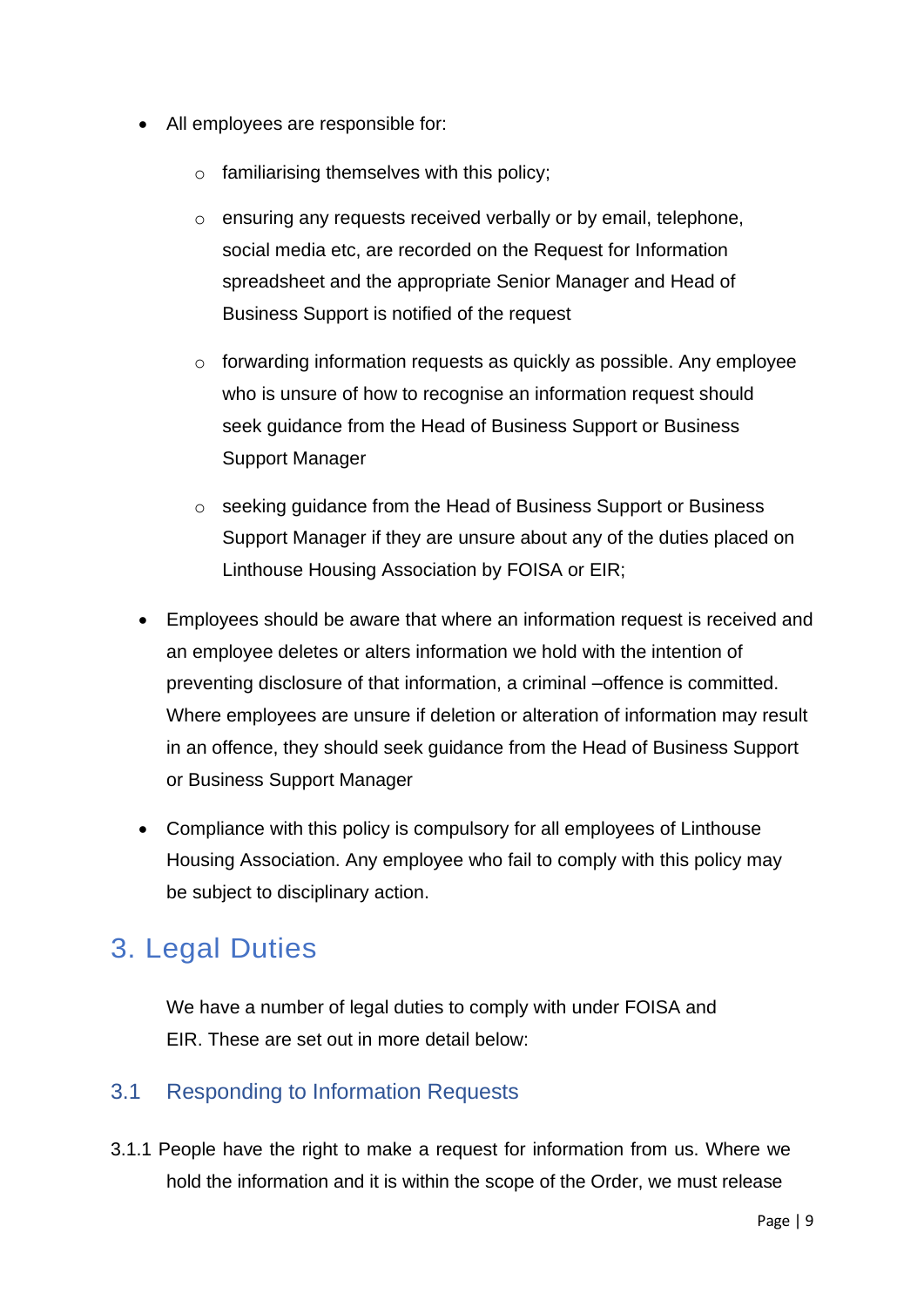the information unless an exemption (under FOISA) or an exception (under EIR) applies. When responding to requests for information from individuals, we will follow Section 60 Code of Practice and any relevant guidance produced by SIC.

- 3.1.2 Our aim is to respond to information requests promptly, and in any event within 20 working days of receiving the request (except in some circumstances under EIR where we are entitled to extend the timescale for responding by an additional 20 working days).
- 3.1.3 Where we are providing an individual with the information they have requested we will, in so for as is reasonable to do so, provide information in the format that the individual has requested and will adhere to any duties under the Equality Act 2010 and our Equalities and Diversity Policy.
- 3.1.4 In circumstances where we are refusing to provide information to individuals, we will clearly explain to said individual what provision in FOISA or EIR allows us to withhold that information and why we believe that provision applies (including, where required, an explanation of how we have carried out the Public Interest Test).
- 3.1.5 Exemptions to providing information do apply and this means that a request for information does not have to be complied with – either in its entirety or in part. Some exemptions are absolute and others are subject to a Public Interest Test as outlined. Additionally, requests that are "vexatious" or "repeat requests" do not have to be complied with. Any refusals based on exemptions will be clearly explained to the applicant (see appendix 2).
- 3.1.5 Where we are asked to provide information which we do not hold, but we know that another Scottish Public Authority does hold the requested information, we shall provide the contact details of said Authority to the individual requesting the information and explain that the individual may wish to request the information from that Scottish Public Authority. Where a request is being handled under EIR and these circumstances apply, we will offer to transfer the individual's request to the other Scottish Public Authority.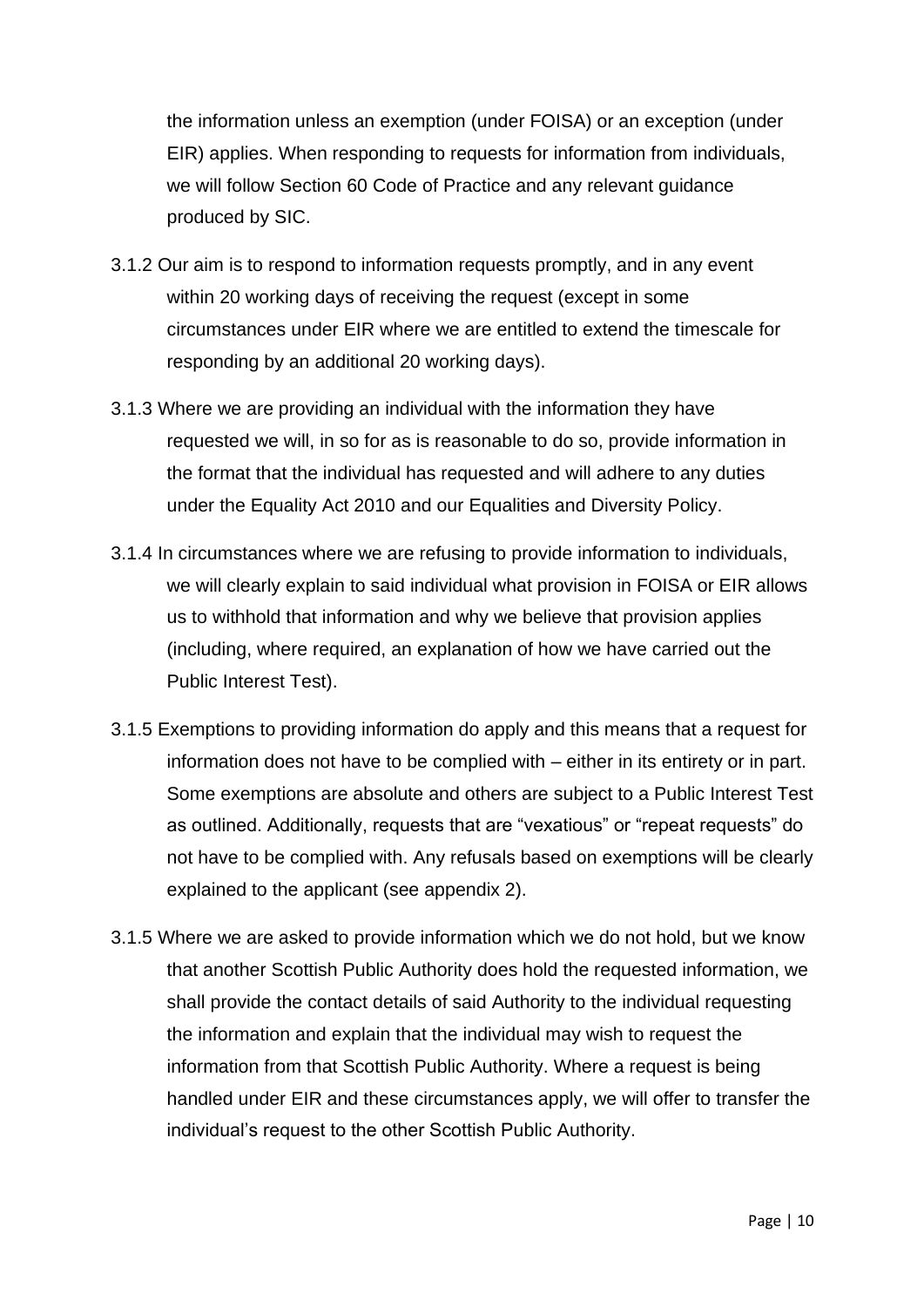- 3.1.6 We may choose to charge for fulfilling information requests received from individuals. Any charges will be made in accordance with:
	- for requests being handled under FOISA: the Freedom of Information (Fees for Required Disclosure) (Scotland) Regulations 2004
	- or requests being handled under EIR: the Schedule of Charges [\[](https://www.linthouseha.com/information/LHA_GTI_2019_11.pdf)**[https://www.linthouseha.com/information/LHA\\_GTI\\_2019\\_11.pdf\]](https://of/)** of **Linthouse Housing Association**
- 3.1.7 Any fee we charge will be reasonable and will not exceed the costs we incur to provide the requested information. See appendix 1: Charging Schedule.

# 3.2 Responding to Requests for Review

- 3.2.1 Where someone has requested information the following applies:
	- we failed to respond to the request within the 20 working day deadline (or extended deadline in respect of certain requests made under EIR); or
	- the person requesting the information is unhappy with the response to the request (for example where information has been withheld under one of the exemptions or exceptions available under FOISA/EIR)

the individual has the right to request a review of the response to their request to determine whether or not the provisions of FOISA or EIR have been followed.

- 3.2.2 Where we perform a review and determines that a response to a request is not in accordance with FOISA or EIR, we will take immediate steps to rectify this (which could, for example, include releasing information which was previously withheld).
- 3.2.3 Where we perform a review and determine that a response to a request is in accordance with FOISA or EIR, we will notify the individual who asked for a review as quickly as possible.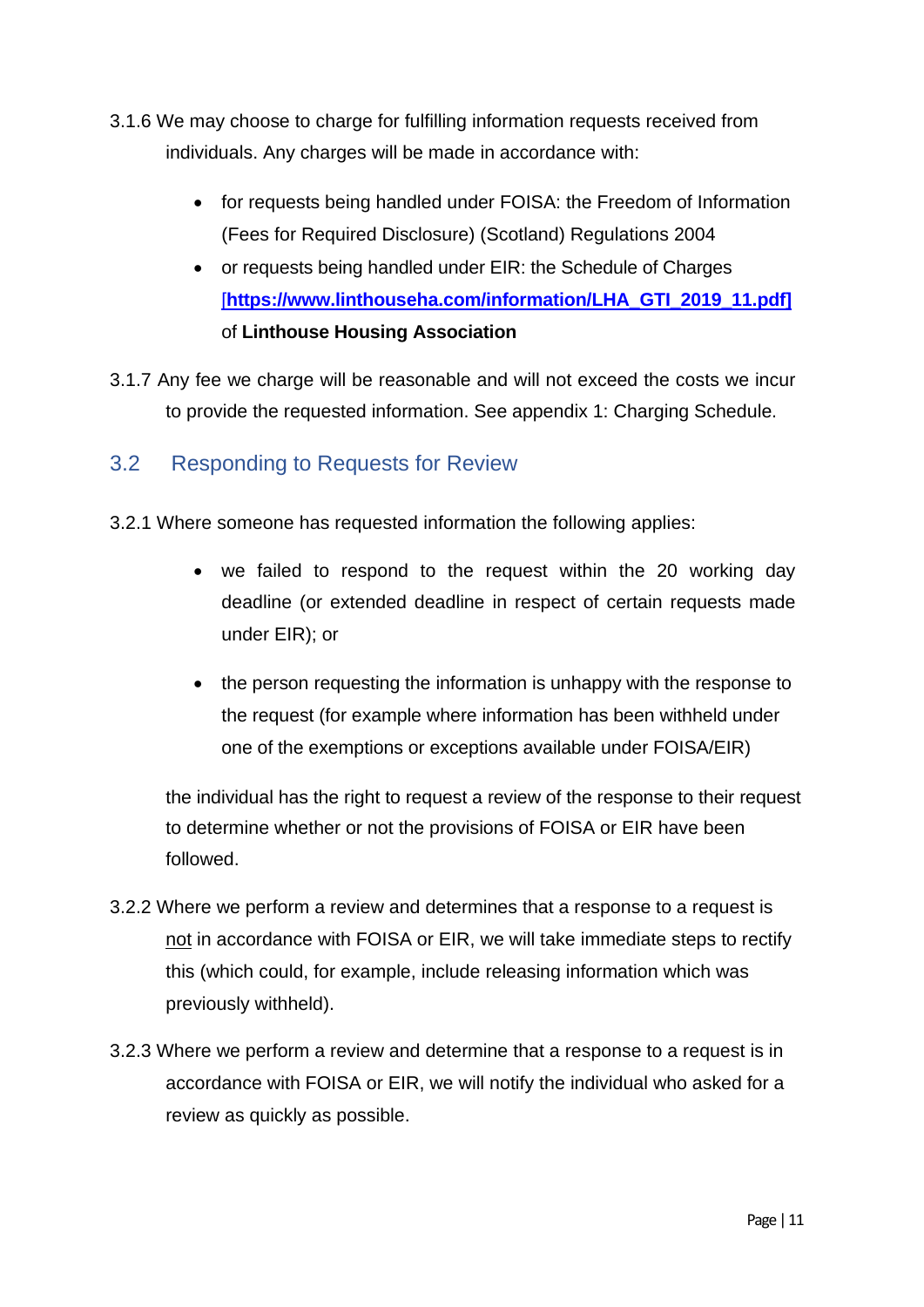- 3.2.4 In any event, we will handle all requests for review in accordance with the timescales set out in FOISA and EIR.
- 3.2.5 Where an individual is unhappy with the response to their review request, they may appeal to SIC. If an appeal is made by SIC and a decision handed down by them both us and the individual in question have a right to appeal to the courts on a point of law.

# 3.3 Provision of Advice and Assistance to Individuals

We must provide individuals seeking to access information with advice and assistance. This advice and assistance will be provided with a view to ensuring that all barriers which may potentially prevent an individual from accessing information are removed. We will comply with this duty by following the guidance contained in the Section 60 Code of Practice issued by Scottish Ministers.

## 3.4 Publication of Information

We will publish information in accordance with our Publication Scheme through our Guide to Information. Our Guide to Information is available on our website at:

https://www.linthouseha.com/information/LHA\_GTI\_2019\_11.

It is also available in paper format on request.

# 4. Data Protection

We are committed to upholding our data protection obligations set out in the GDPR and the Data Protection Act 2018.

Under data protection laws, individuals have the right to request access to all of the information we hold about them. This and other rights that individuals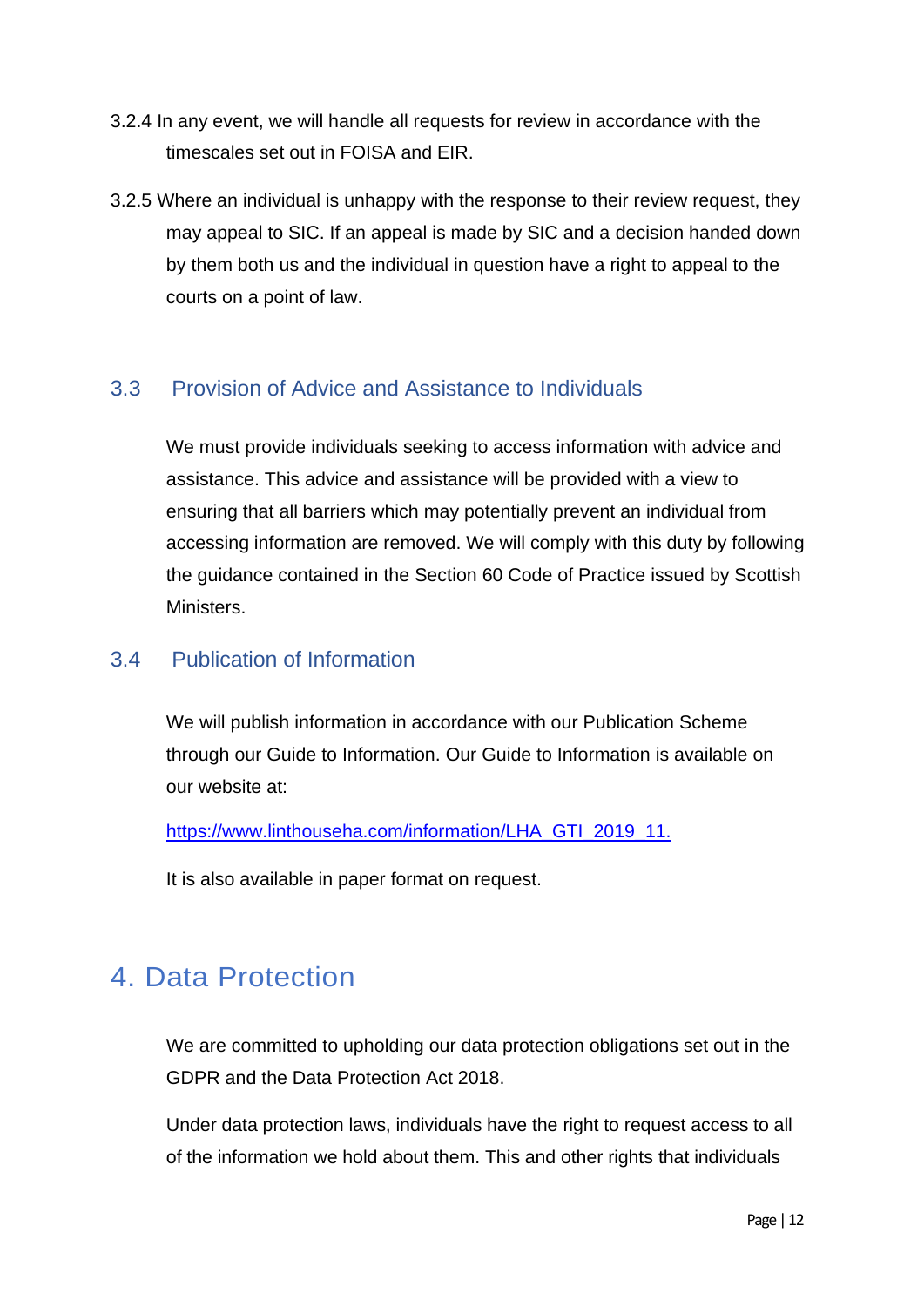have under data protection are not covered by this policy and you should refer to our Privacy Policy when dealing with these rights.

Our Privacy Policy can be found at:

[https://www.linthouseha.com/documents/privacy\\_policy.pdf](https://www.linthouseha.com/documents/privacy_policy.pdf)

# 5. Complaints, Monitoring and Review

# 5.1 Complaints

- 5.1.1 Anyone who is unhappy with the way their request for information was handled have the right to complain under our complaints procedure and/or request an internal review.
- 5.1.2 The internal review will be carried out by the Head of Business Support or another senior manager not involved with the original decision.
- 5.1.3 A request for an internal review may be about:
	- a refusal to give the information requested
	- how an exemption has been applied
	- failing to respond to a request within timescales
	- how staff handled the request
	- a complaint about our Guide to Information
	- failing to provide advice and assistance on how to make a request
	- disagreement on the charging schedule or unreasonable fee
- 5.1.4 Any request for an internal review should be directed to the Head of Business Support in the first instance via the central email (email:

[enquiries@linthouseha.com\)](mailto:enquiries@linthouseha.com) within 40 working days of the receiving the final response to the request. A response to the internal review will usually be sent within 20 working days, unless an extension is required for complex cases. If the person still remains unhappy with the outcome of the internal review, information and assistance will be provided on how to escalate the complaint to the Scottish Information Commissioner for further investigation.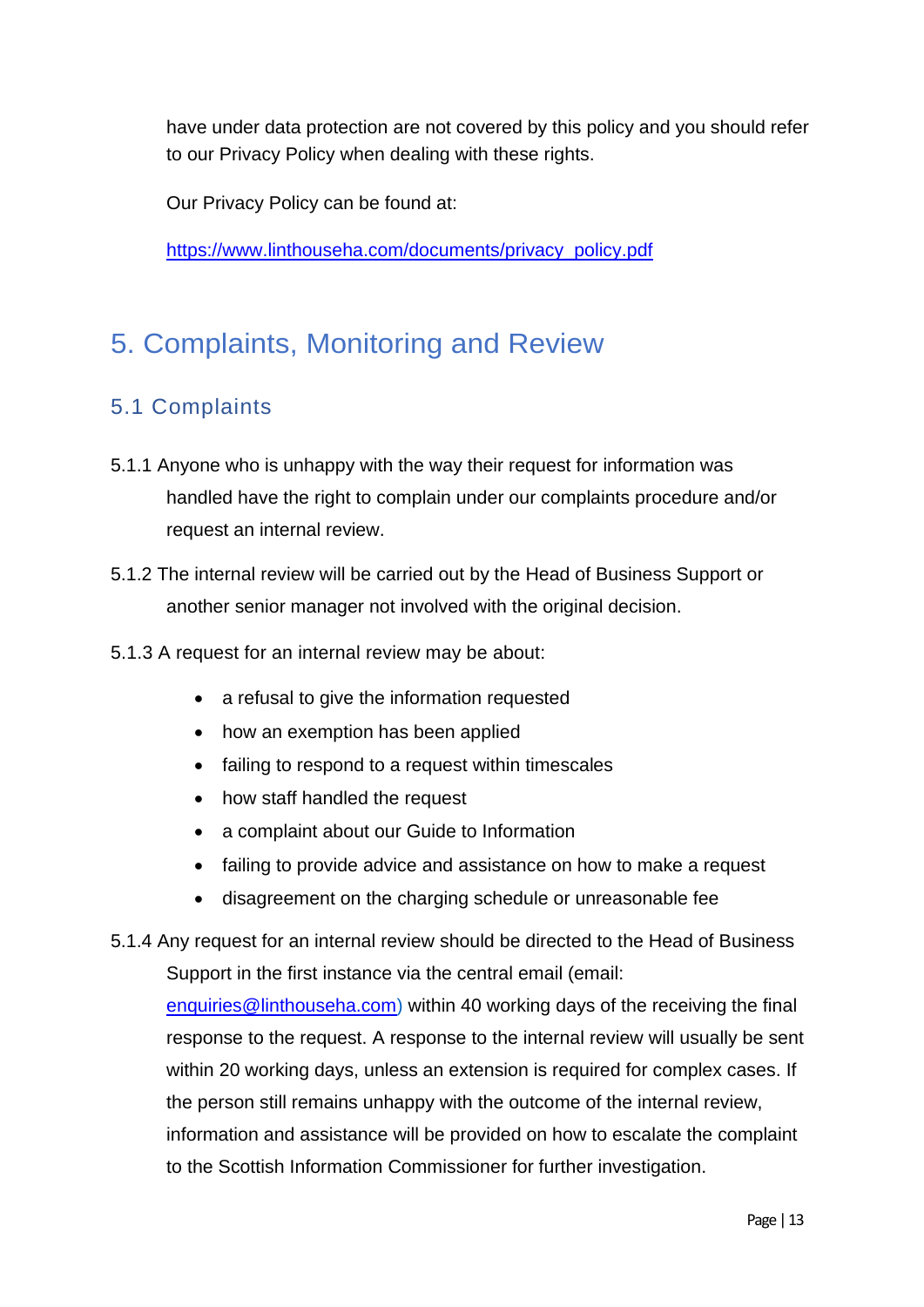# 5.2 Monitoring

- 5.2.1 We will regularly monitor FOI and EIR Policy in practice against delivering our policy objectives. This includes monitoring how many, and the types of requests we receive, the number of FOI and EIR requests received, the proportion answered within statutory timescales, the number of requests refused and the reason for any refusal (see Section 60 Code; part 2, section 2), in addition to the maintenance and update of the published Guide to Information.
- 5.2.2 We will report the information we collect in relation to FOI and EIR requests quarterly to the Scottish Information Commissioner in line with our legal responsibilities.
- 5.2.3 In addition, regular reports will be submitted to our Management Committee on performance related to FOI and EIR requests. This will include any requests for review or appeals up to and including legal action.

## 5.3 Review of Policy

This Policy will be reviewed every 3 years or sooner to reflect any amendments that are required in relation to legislative or staff responsibility changes. All staff and relevant third parties will be informed. Continuously subjecting our Policy to review will ensure that its effectiveness is maintained, and that it meets legal and good practice requirements.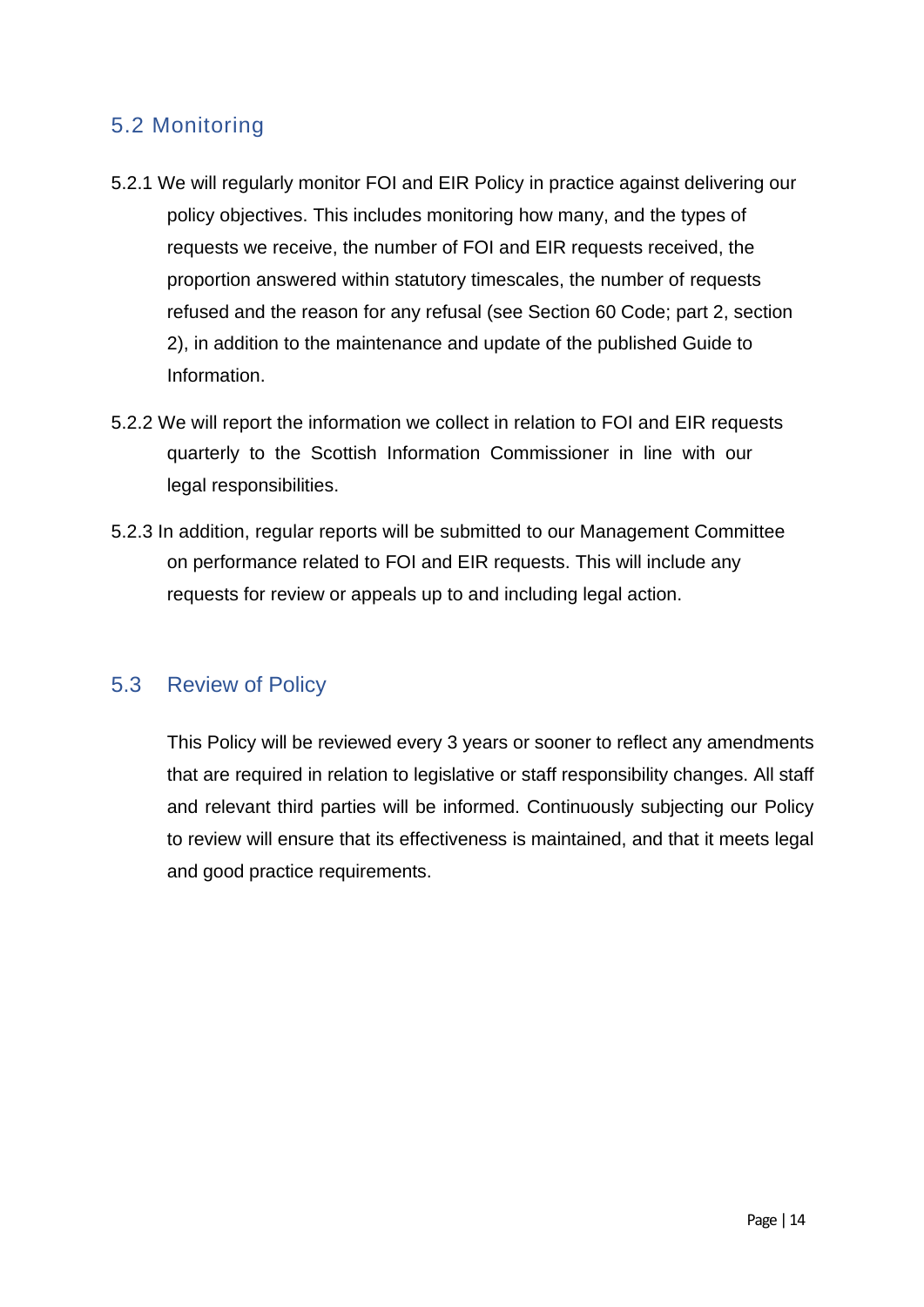# Appendix 1: Charging Schedule

Our charges for providing any information detailed in this guide are summarised below:

#### **Guide to Information**

If you would like a printed copy of any of the information listed in our Guide to Information, we may have to charge a fee to provide this. The fee will not exceed the cost of photocopying and postage and we will advise you of any cost before we forward the information to you.

The following table outlines the charges we may apply in relation to the Guide to Information:

| <b>Format</b>            | <b>Charge</b>                          |
|--------------------------|----------------------------------------|
| Online                   | Free                                   |
| View at our office       | Free                                   |
| Print in black and white | 10p per A4 sheet                       |
| Print in colour          | 20p per A4 sheet                       |
| CD Rom                   | 50 <sub>p</sub>                        |
| Memory stick             | £5-15 depending on size of information |
| Posted document/CD Rom   | Cost of postage incurred               |

#### **Freedom of Information (FOI)**

For requests made under Freedom of Information, we will only charge for things that relate to locating, retrieving and providing you with the requested information. This includes:

- Estimated number of records to be located, retrieved and provided
- The charge per hour for staff hours involved in searching files/computer systems and redacting documents
- Reproduction costs for copying information as outlined in the above table

When calculating charges we will consider things such as how many staff members are required to deal with the request; how long it will take them to carry out the required tasks to retrieve the information; and what their hourly rate is capped at £15.00 per hour.

We will not impose a charge for information that costs less than £100.00 and will only charge 10% of the cost where it amounts to between £100.00 - £600.00.

If you require more information on fees, please refer to the Fees Regulations and the Scottish Information Commissioner's guidance, available at [http://www.itspublicknowledge.info/Law/FOISA-](http://www.itspublicknowledge.info/Law/FOISA-EIRsGuidance/Fees_and_charging/ChargingFOISA.aspx)[EIRsGuidance/Fees\\_and\\_charging/ChargingFOISA.aspx](http://www.itspublicknowledge.info/Law/FOISA-EIRsGuidance/Fees_and_charging/ChargingFOISA.aspx)

#### **Environmental Information (Scotland) Regulations**

There are no upper or lower fee limits when you request information under the Environmental Information (Scotland) Regulations 2004. We will ensure however that our fees do not exceed a reasonable amount and will not exceed the costs of producing the information requested.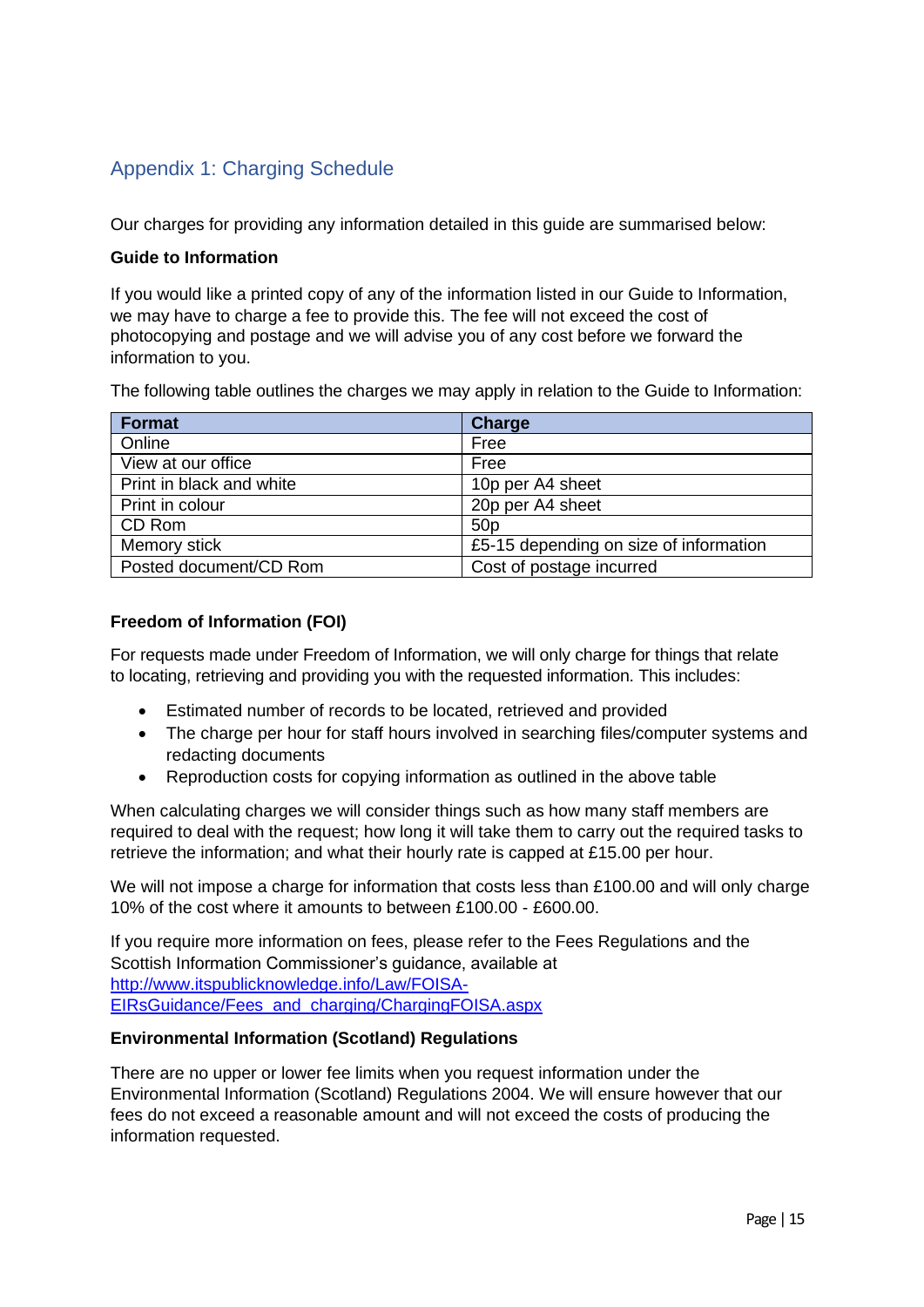Requests for information made under the Environmental Information (Scotland) Regulations 2004 ('EIRs') cover information in relation to the following:

- Air, water, soil, land, flora and fauna (including how these effect human beings)
- Information on emissions and discharges (e.g. noise, energy, radiation, waste materials)
- Human health and safety
- Cultural sites and built structures (as they may be affected by the environmental factors listed above)
- Plans and administrative measures that affect these matters

We do not charge for the time to determine whether we hold the environmental information requested or deciding whether the information can be released but there may be charges made for locating, retrieving and providing information to you e.g. photocopying and postage relative to those outlined in the above table and for FOI requests. We will advise you of the charge we intend to impose and how that has been calculated. The information requested will be provided on payment of the request and there will be no charge if you decide not to proceed.

#### **Personal data**

We will not charge you when requesting your own personal data under the General Data Protection Regulation (GDPR) Subject Access Request.

However, we can charge a 'reasonable fee' when a request is manifestly unfounded or excessive, particularly if it is repetitive. We may also charge a reasonable fee to comply with requests for further copies of the same information. This does not mean that we can charge for all subsequent access requests. The fee must be based on the administrative cost of providing the information.

Further information on GDPR can be found on the Information Commissioner's Office website at [https://ico.org.uk/for-organisations/guide-to-data-protection/guide-to-the-general](https://ico.org.uk/for-organisations/guide-to-data-protection/guide-to-the-general-data-protection-regulation-gdpr/)[data-protection-regulation-gdpr/](https://ico.org.uk/for-organisations/guide-to-data-protection/guide-to-the-general-data-protection-regulation-gdpr/)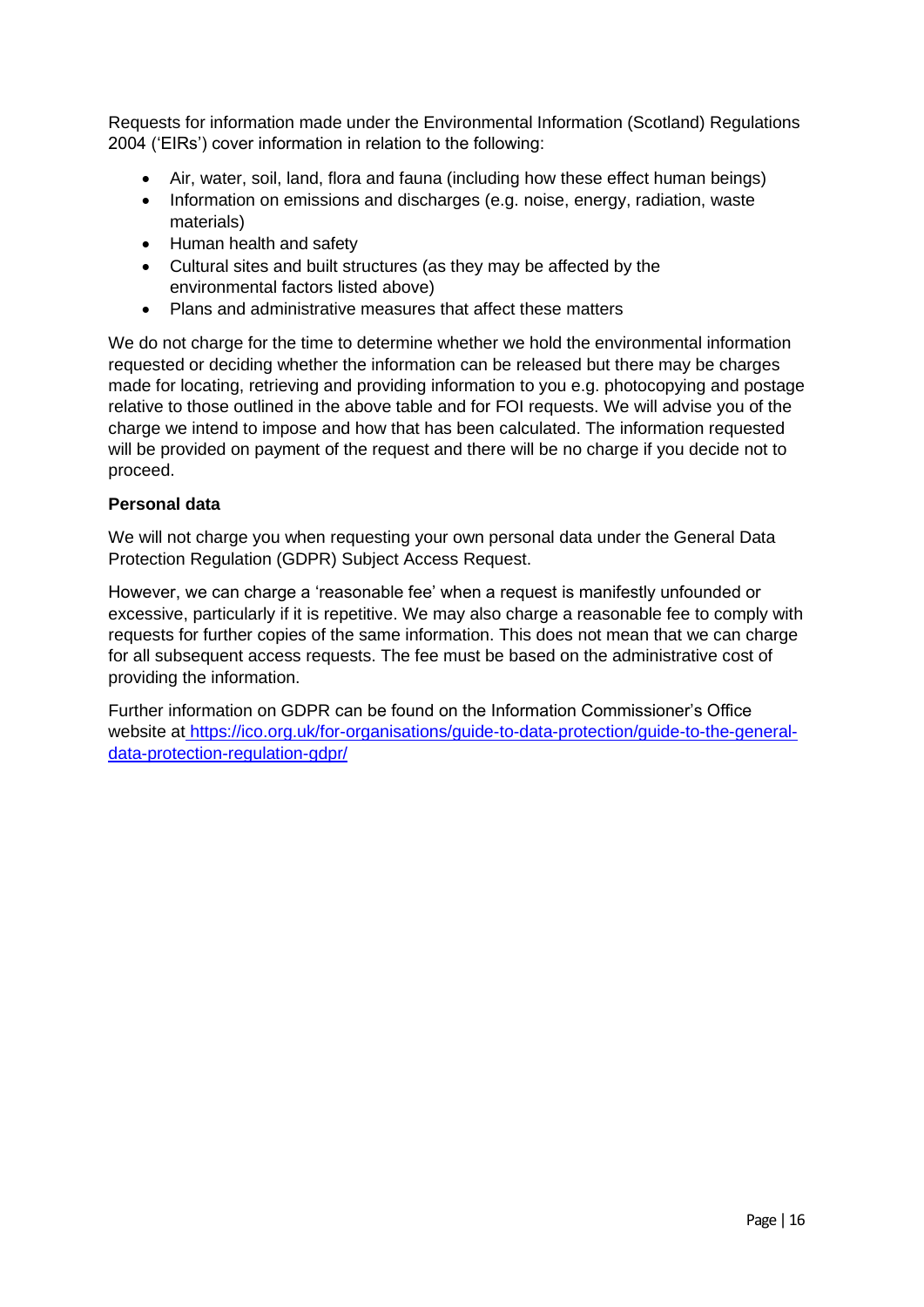## Appendix 2: Exemptions

Linthouse Housing Association is committed to supporting a strong culture of openness and transparency, including the provision of information under FOISA and EIR.

We aim to disclose as much information as possible and will only apply exemptions in limited circumstances and in line with the legislation.

As outlined in the Policy, there are two kinds of exemptions:

- Absolute exemptions there is a legislative exemption to the right to receive the information
- Non-absolute exemptions where an exemption may be applied under the Public Interest Test; or the decision has been taken on whether the request serves the interests of the public and it is better to disclose the information than to withhold it.

If the decision is taken to refuse a request, the applicant will be issued with a refusal notice, setting out the section of the reasons for the refusal and the review procedure should they wish to appeal the review and escalate the request to the Information Commissioner.

#### **Vexatious requests**

If we receive a request for information and consider it likely to cause a disproportionate or unjustifiable level of distress, disruption or irritation, we will treat this as vexatious request.

### **Repeated requests**

We can also refuse repeated requests if they within a reasonable timescale from the previous request, whether or not they are also vexatious.

### **Cost Limit is Exceeded**

We reserve the right to refuse requests where the cost of providing the information would exceed the statutory cost limit of £600.

See appendix 1 for our Charging Schedule and If you require more information on fees, please refer to the Fees Regulations and the Scottish Information Commissioner's guidance, available at [http://www.itspublicknowledge.info/Law/FOISA-](http://www.itspublicknowledge.info/Law/FOISA-EIRsGuidance/Fees_and_charging/ChargingFOISA.aspx)[EIRsGuidance/Fees and charging/ChargingFOISA.aspx](http://www.itspublicknowledge.info/Law/FOISA-EIRsGuidance/Fees_and_charging/ChargingFOISA.aspx)

### **Other Exemptions**

Other exemptions that Linthouse Housing Association Ltd might apply include:

- Information otherwise accessible
- Prohibitions on disclosure
- Information intended for future publication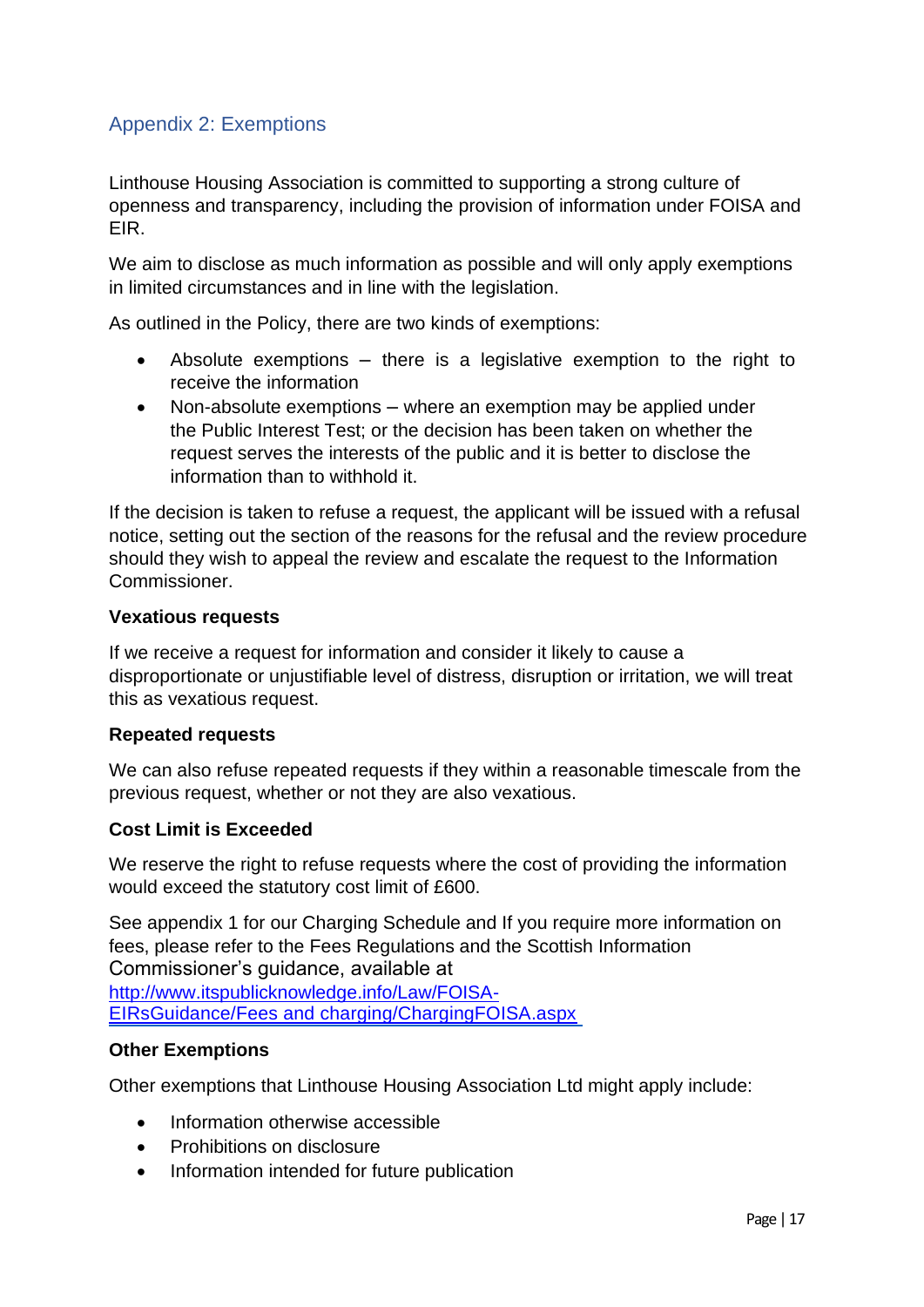- Relations within the United Kingdom
- Formulation of Scottish Administration policy etc.
- Prejudice to effective conduct of public affairs
- National security and defence
- International relations
- Commercial interests and the economy
- Investigations by Scottish public authorities and proceedings arising out of such investigations
- Law enforcement
- Confidentiality
- Court records, etc.
- Personal information (as defined in GDPR and DPA 2018)
- Health, safety and the environment
- Audit functions
- Communications with Her Majesty etc. and honours